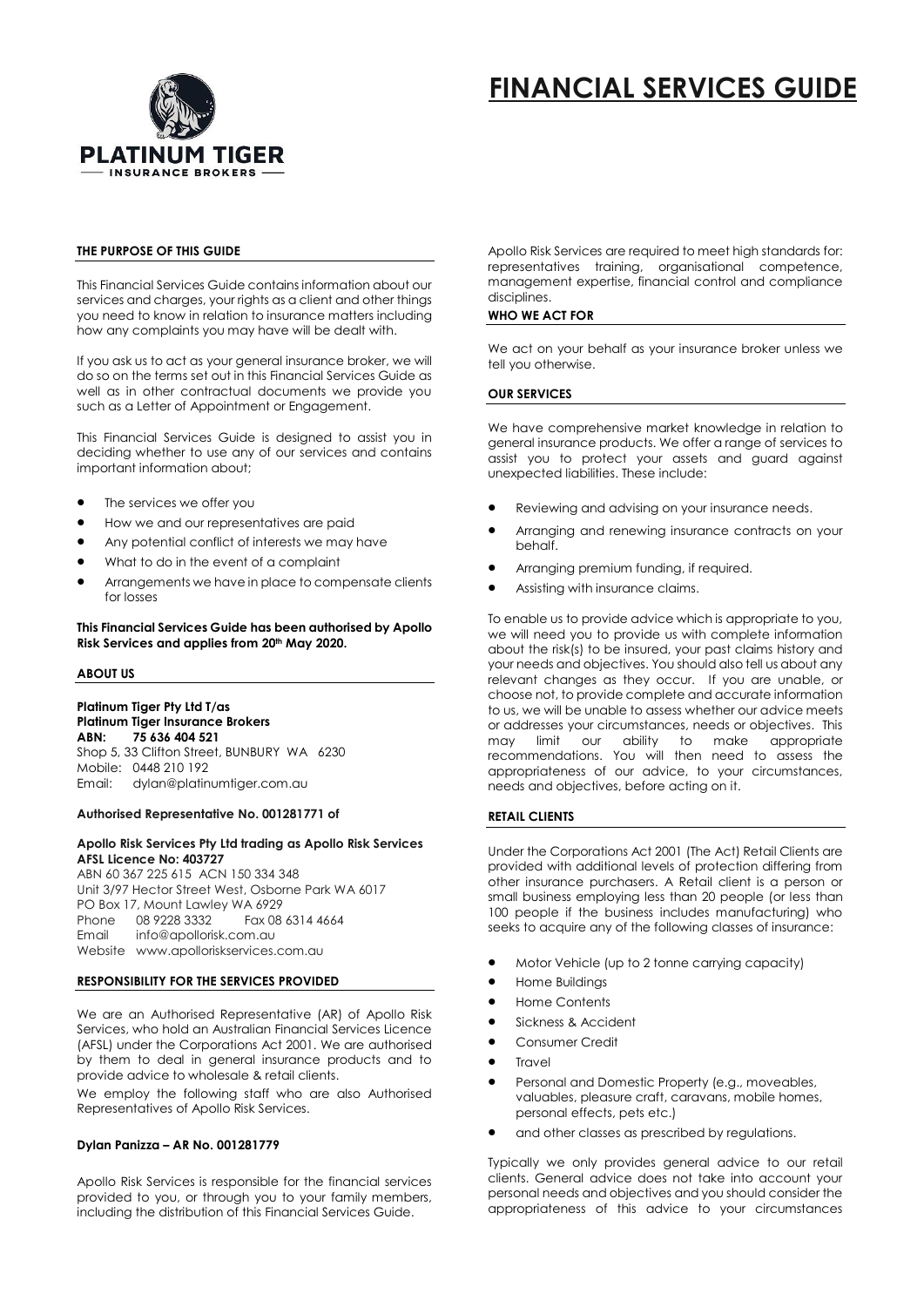before acting on it. We will provide you with a general advice warning in such cases.

When you ask us to provide you with a quote on an insurance policy for you, we will usually only consider the policies offered by the insurers or insurance providers that we deal with regularly. In providing you the costs and terms of the insurance policies we have not compared those policies to other policies available, other than from those insurers we deal with regularly.

If you want us to provide personal advice to you (i.e. advice provided after considering your financial circumstances, needs and objectives), please let us know. Retail clients may also receive additional documents at the time or after, we provide you information about your insurance policy including:

- Disclosure Statement will contain information about the amount of our fees, commission, other benefits and any associations that may have influenced the giving of this advice. Your statement will be incorporated into your Tax Invoice;
- Product Disclosure Statements these will contain information about the products we recommend to you; and
- Confirmation notices these will confirm the details of transactions we have arranged on your behalf.

If you need more information, or have any queries, including particulars of our remuneration, please feel free to telephone us. The request must be made within a reasonable time after you have received the FSG or any of the documents referred to above.

# **HOW CAN YOU INSTRUCT US**

You can provide us with instructions in person, by telephone, email or in writing.

**New Business -** If you need immediate cover, we can usually obtain an interim contract of insurance (which is generally valid for a month or less). To arrange this, we will need details of the property or risk and all other information which you need to disclose to the insurer. We will then send you a proposal for completion. This must be returned to us before the interim cover expires.

**Renewals -** We will give you at least 14 days' notice of expiry of any insurance contract which we arranged or last renewed for you. If you want to change the details of the cover, contact us as soon as you receive the renewal offer.

**Variations to your Insurance Cover -** You should carefully review that your insurance contract is adequate to cover your assets or business activities. You must tell us of any changes to your personal circumstances, needs or objectives that may be relevant to your insurance cover.

If you want to vary any cover, please provide us with details of the changes you require and any other information you need to disclose to the insurer. We will arrange the variation with the insurer and provide you with written confirmation

**Material Changes -** You must also notify your insurer of any significant changes which occur during the period of insurance. If you do not, your insurances may be inadequate to fully cover you.

We can assist you to do this and to ensure that your contract of insurance is altered to reflect those changes.

**Claims -** We will receive your claims notifications, assist and advise you regarding the scope of cover and pass the information to the insurer.

If a loss adjustor is appointed we shall, with your permission, pass on your contact details and co-ordinate meetings. In the case of a major loss, we can attend the meetings with the loss adjustor if you wish us to.

We will promptly forward to you all claims documentation, insurance company settlement cheques and other information. If any claims are outstanding when you terminate our appointment as your insurance broker, we will do either of the following, whichever is preferable to you:

- Negotiate settlement on your behalf subject to a claim service fee (to be agreed); OR
- Provide details of the claim(s) to your new insurance broker so that they may continue to negotiate settlement on your behalf.

**Contractual Liability** - Many commercial or business contracts contain clauses dealing with your liability (including indemnities or hold harmless clauses). Such clauses may entitle your insurers to reduce cover, or in some cases, refuse to indemnify you at all. You should seek legal advice before signing and accepting contracts. You should inform us of any clauses of this nature before you enter into them.

# **ELECTRONIC DELIVERY OF DISCLOSURE NOTICES**

Please note that where possible we prefer to provide all correspondence and disclosure notices (including Financial Services Guides and Product Disclosure Statements) to you electronically, via email or links to websites etc. If you have provided your email address to Us we will typically use that email address for all correspondence and disclosure notices. Should you not wish to be sent disclosure documents electronically please advise us and we will update our records accordingly.

## **REMUNERATION FOR OUR SERVICES**

**Commissions** - When placing your insurance Apollo Risk Services usually receives a commission from the insurer. The amount varies between 0% and 30.00% of the base premium you pay (excluding statutory charges).

Apollo Risk Services may receive additional remuneration of up to 2.5% of the premium payable from a limited number of insurers with whom they have profit share or volume bonus arrangements. The remuneration Apollo Risk Services may receive from these arrangements is variable if they meet certain profitability targets and/or agreed sales set by the insurer.

**Fee for service** - We may also charge you an Administration and/or Broker Fee, which will appear separately on your Tax Invoice based on the product and the time we spend placing the insurance.

Any fees that we charge you will be included in the total shown, which is based upon the time and complexity involved in arranging your insurance.

**How we are paid -** As Authorised Representatives we are paid between 80% and 90% of the commission and fees received by Apollo Risk Services that are generated by our clients.

**Interest earned** - Any interest earned on monies held in trust is for the sole benefit of Apollo Risk Services.

**Referrer payments** - If you have been referred to us, we may share part of our commission or fees (of up to 30%) with the person who referred you or pay them an agreed referral fee. The amount paid to the referrer will not increase the amount you pay us.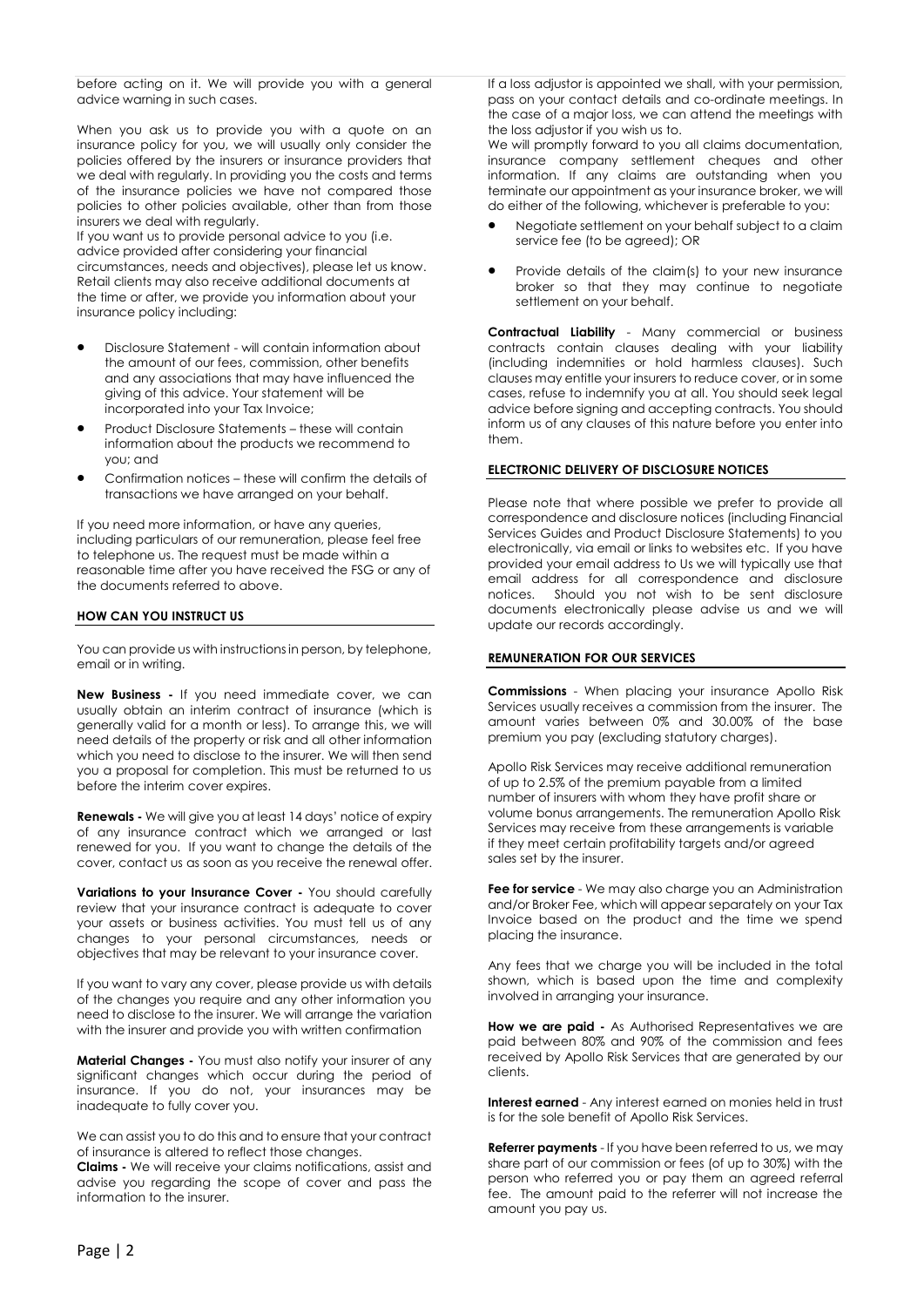**Premium funding** - Premium funding products enable you to pay your premiums by instalments. Premium funders do charge interest. If we arrange premium funding for you, we may be paid a commission by the premium funder. The commission that we are paid is usually calculated as a percentage of your insurance premium (including government fees or charges) and may be up to 3%. When we arrange premium funding for you, you can ask us what commission rate we are paid for that funding arrangement compared to other arrangements that were available to you. In addition to this commission payment Apollo Risk Services may be entitled to a volume bonus of up to 1.5% of funded premium depending on the amount funded with some providers.

In the event of cancellation of a premium funded policy, the premium funder will determine if there are any outstanding payments payable by you. Otherwise, the returned premium from the insurer will be forwarded to you (less any fees or charges resulting from cancellation of the policy). Commissions received by us as a result of premium funding will not be returned to you when a policy is cancelled.

# **STEADFAST MEMBERSHIP**

Apollo Risk Services is a Steadfast Group Limited (Steadfast) Network Broker. Steadfast has exclusive arrangements with some insurers and premium funders (Partners) under which Steadfast will receive between 0.5 – 1.5% commission for each product arranged by us with those Partners. Steadfast is also a shareholder of some Partners.

As a Steadfast Network Broker we have access to member services including model operating and compliance tools, procedures, manuals and training, legal, technical, banking and recruitment advice and assistance, group insurance arrangements, product comparison and placement support, claims support and group purchasing arrangements. These member services are either funded by Steadfast, subsidised by Steadfast or available exclusively to Steadfast Network Brokers for a fee. You can obtain a copy of Steadfast's FSG at www.steadfast.com.au

# **CANCELLATION OR POLICY REFUND**

In the event of a refund for the cancellation or adjustment of a policy, we will refund the premium to you when received from the Insurer. The amount refunded to you will exclude any Brokerage and fees earned as these have been earned by us in placing and servicing your policy.

Separately, and in addition, we may charge an administration / cancellation fee where any insurance cover is cancelled, or varied resulting in a refund of insurance premiums by the insurer. The administration / cancellation fee will be charged at our discretion in respect of any contract of insurance. You specifically authorise us to deduct the administration / cancellation fee from monies held on your behalf in Apollo Risk Services' trust account to meet such fees.

# **TERMS OF PAYMENT**

We will invoice you for the premium, statutory charges (e.g. stamp duty, GST, fire services levy if applicable etc.) and any fees we charge for arranging your insurances. You must pay us within 14 days of the policy inception date, or in the case of a renewal, before the expiry date of the contract of insurance. If you do not pay the premium on time, the insurer may cancel the contract of insurance and you will not be insured. The insurer may also charge a short term penalty premium for the time on risk.

## **PRIVACY**

We maintain a record of your personal profile, including details of insurance policies that we arrange for you. We may also maintain records of any recommendations or advice given to you. We will retain this Financial Services Guide and any other Statement of Advice, Product Disclosure Statement or short-form PDS that we give or pass on to you for the period required by law.

We are committed to implementing and promotion of a privacy policy, which will ensure the privacy and security of your personal information. A copy of our privacy policy is available on request. It is also available on our website.

## **CONTACT AGREEMENT**

To ensure that we provide you with appropriate products and services, you agree to us calling you at our discretion to discuss new products and services. If you do not wish to receive such calls please advise us and we will place you on our Do Not Call Register.

## **COMPENSATION ARRANGEMENTS**

Apollo Risk Services hold a Professional Indemnity Policy which also provides coverage for us. This policy is designed to pay claims by Third Parties (including our clients) arising out of our Professional Negligence. The policy extends to cover Apollo Risk Services for work done by us after we cease to work for Apollo Risk Services and satisfies the requirements for compensation arrangements under Section 912B of The Corporations Act 2001.

# **CONFLICTS OF INTEREST**

As a business we have relationships with and receive income from various third parties as detailed in this FSG. For Retail Clients receiving Personal Advice, details of relationships that impact the advice will be included in any SOA or invoice documentation we send you. All material conflicts that impact our advice, that are not mentioned in this FSG, will be advised to you on the invoices related to that advice.

# **COMPLAINTS AND DISPUTES**

Apollo Risk Services is a member of the Australian Financial Complaints Authority.

If you are not satisfied with our services please contact our complaints officer, Mr Carl King on (08) 9228 3332.

Your complaint will be handled in accordance with our Internal Disputes Resolution procedures and we will endeavour to resolve your complaint as quickly as possible.

If an issue has not been resolved to your satisfaction, you can lodge a complaint with the Australian Financial Complaints Authority. AFCA provides fair and independent financial services complaint resolution that is free to consumers.

Australian Financial Complaints Authority can be contacted as follows:

Website: [www.afca.org.au](https://www.afca.org.au/) Email: [info@afca.org.au](mailto:info@afca.org.au) Telephone: 1800 931 678 (free call) In writing to: Australian Financial Complaints Authority,

GPO Box 3, Melbourne VIC 3001

Please retain this document for your reference and any future dealings with us.

#### **Date of FSG: 20th May 2020 (FSG\_V8)**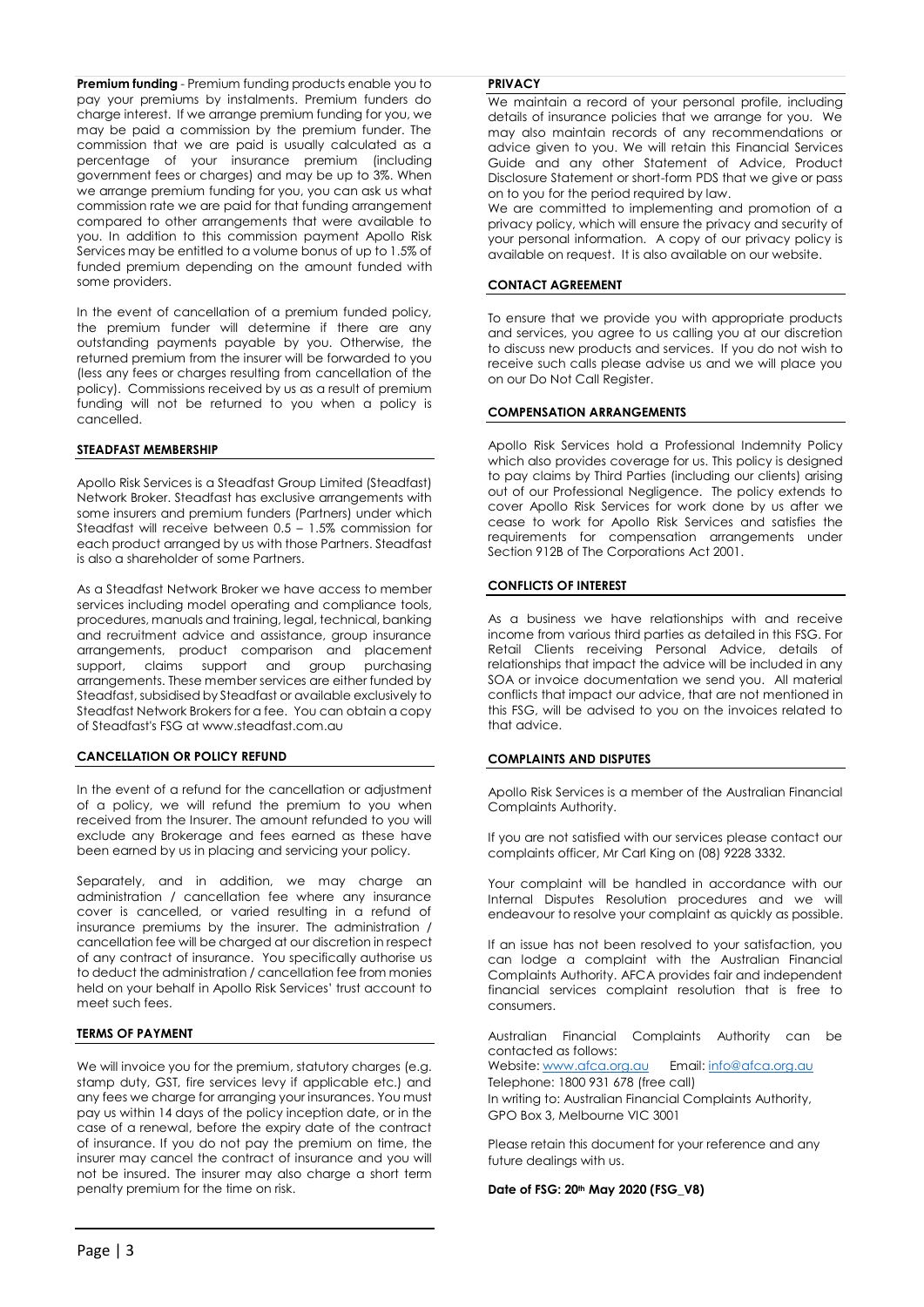# **PRIVACY POLICY**

Apollo Risk Services Pty Ltd trading as Apollo Risk Services ABN 60 367 225 615 holds an Australian Financial Services Licence No 403727 under the Corporations Act 2001.

This Privacy policy applies to Apollo Risk Services staff and Authorised Representatives. It explains our policy in relation to the collection and management of personal information we collect from individuals.

We are committed to protecting your privacy and confidentiality in accordance with the Privacy Act 1988 (Cth) (Privacy Act).

It is one of our prime concerns that any personal or sensitive information you provide to us is not used for any other purpose than that intended and expected by you. This Privacy Policy describes our current policies and practices in relation to the handling and use of personal information.

# **What information do we collect, hold and how do we use it?**

We will collect personal information for primary purposes, which are relevant to providing and administrating our financial products and services. Personal Information we hold which is identifiable as being about you. This includes information such as your name, email address, and any other information that can reasonably identify an individual, either directly or indirectly.

To enable us to provide advice on and arrange financial services, we collect the information needed by ourselves to ensure appropriate advice to you and information required by product suppliers. We will usually provide some or all of this information to our product suppliers. Some of these companies may be located outside Australia.

When a claim is made under an insurance policy, to enable us to assist in the claim process, we and our representatives and those of the insurer (including loss adjusters, investigators, medical advisers and lawyers) collect information about the claim, some of which may be personal information. We may collect the information from you or from third parties.

We provide this information to the insurer and or their agents and those appointed to assist you in making a claim. Again this information may be passed on to your underwriters and reinsurers. We may use your personal information internally to help us improve our services and help resolve any problems.

# **What if you don't provide some information to us?**

We can only apply for and arrange financial service products if we have all relevant information. The insurance laws also require insured's to provide all the information required by the end insurer to help them decide whether to insure you and on what terms. Credit Providers also require specific information to help them assess any credit applications that we may facilitate on your behalf.

# **How do we hold and protect your information?**

We hold the information we collect from you in our computer system and in our hard copy files. We ensure that your information is safe by following the usual security procedures expected by our clients and in accordance with the guidelines issued by the Office of Australian Information Commissioner (OAIC).

# **Will we disclose the information we collect to anyone?**

We may disclose information to:

- Financial institutions, other Australian Financial<br>Service Licensees, Insurers, underwriters, Insurers, underwriters, underwriting agencies, wholesale brokers and reinsurers (for the purpose of seeking recovery from them or to assist them to assess insurance risks);
- Premium funders / Credit providers for the purposes of gaining quotations on and arranging funding of your insurance premiums / financial investments.
- An investigator, assessor, State or Federal Health Authorities, lawyers, accountants, medical practitioners, hospitals or other professional advisors (for the purposes of investigating or assessing your claim);
- A lawyer or recovery agent (for the purpose of defending an action by a third party against you or for the purpose of recovery costs including your excess);
- Contractors who supply services to us, e.g. to handle mailings on our behalf.
- An immediate family member;
- Other companies in the event of a corporate sale, merger, reorganisation, dissolution or similar event

However, we will do our best to ensure that they protect the information in the same way that we do. We may provide this information to others if we are required to do so by law or under some unusual other circumstances which the Privacy Act permits. We do not sell, trade, or rent personal information to others.

## **How can you Access, check, update or change your information?**

Upon receipt of your written request from you and enough information to allow us to identify the information, we will disclose to you the personal information we hold about you. We will also correct, amend or delete any personal information that we agree is inaccurate. If you wish to access or correct your personal information please write to the Privacy Officer, C/- our office.

We do not charge for receiving a request for access to personal information or for complying with a correction request. We do however reserve the right to charge you for all reasonable costs and outgoings specifically incurred in meeting your request for information.

# **Your consent**

By asking us to provide you with our financial services, you consent to the collection and use of the information you have provided to us for the purposes described above.

## **Information sent Overseas**

In certain situations it is likely that that some or all of the Personal Information that you provide to us may be disclosed to businesses that operate overseas. This would only occur where the product provider / intermediary is based overseas – e.g. Lloyds of London syndicates or brokers and other overseas based insurers and intermediaries or in situations where we utilise "Cloud Computing" services that are situated outside Australia.